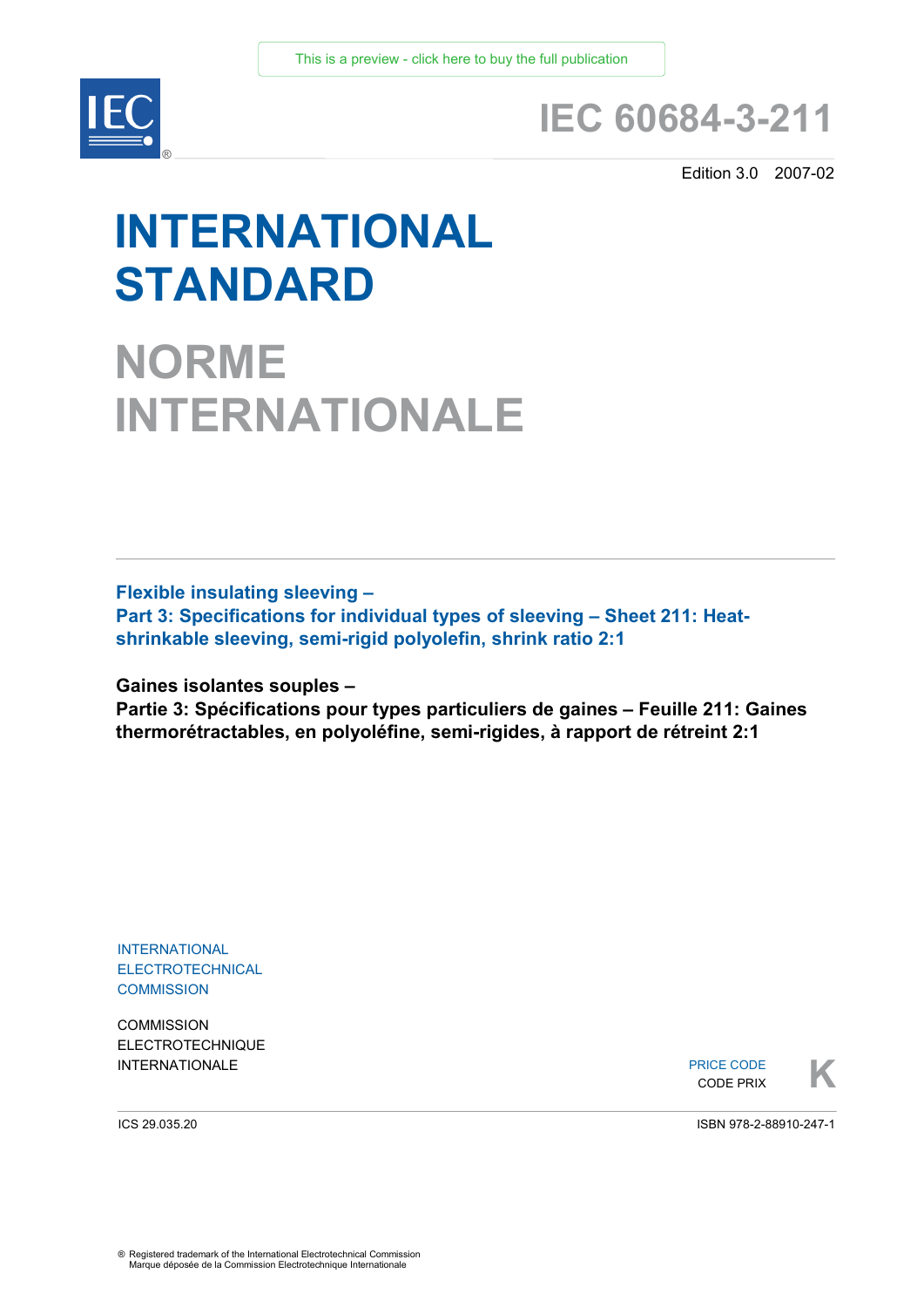$-2-$ 

60684-3-211 © IEC:2007

## **CONTENTS**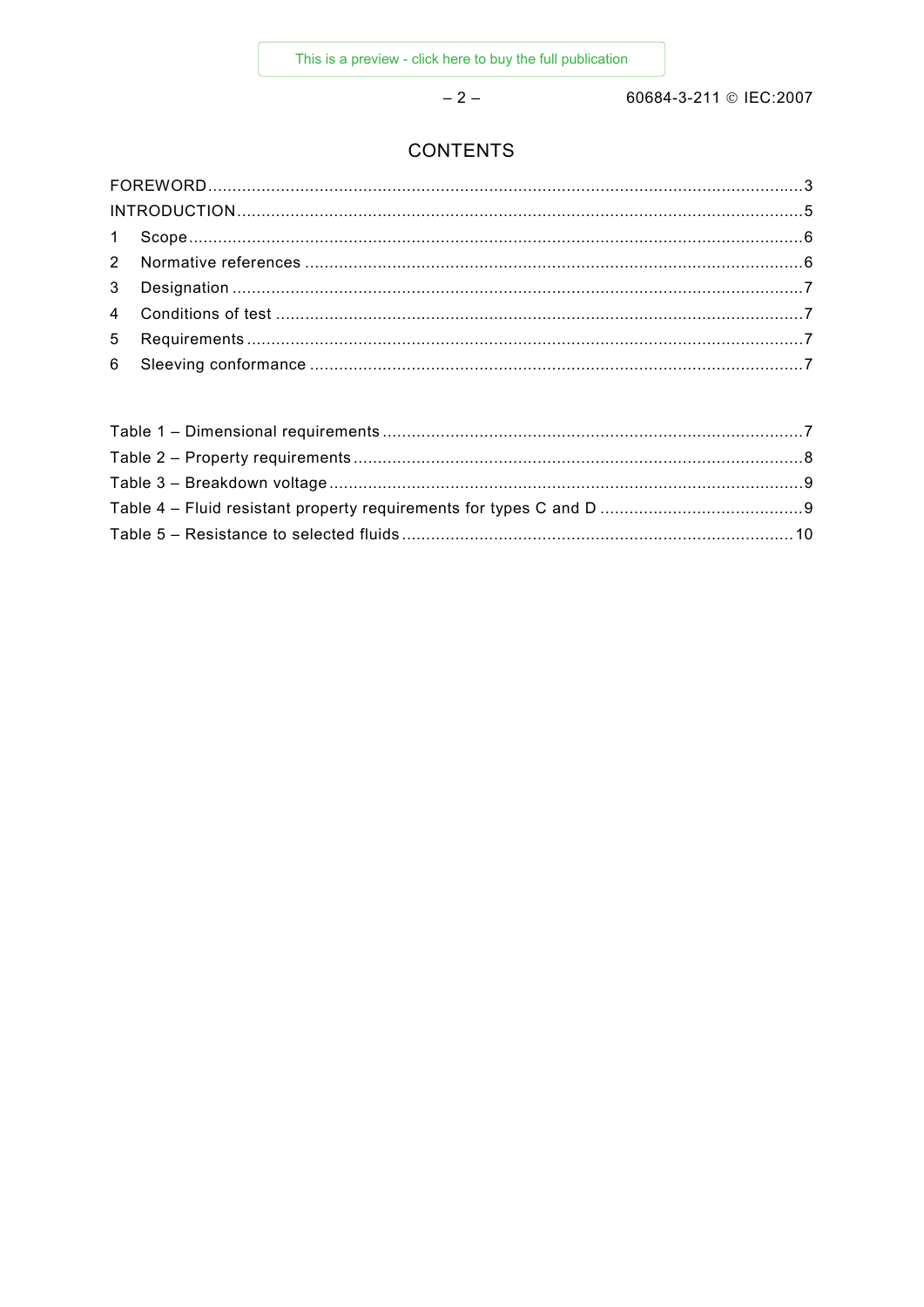<span id="page-2-0"></span>60684-3-211 © IEC:2007 – 3 –

## INTERNATIONAL ELECTROTECHNICAL COMMISSION  $\frac{1}{2}$  ,  $\frac{1}{2}$  ,  $\frac{1}{2}$  ,  $\frac{1}{2}$  ,  $\frac{1}{2}$  ,  $\frac{1}{2}$  ,  $\frac{1}{2}$

#### **FLEXIBLE INSULATING SLEEVING –**

## **Part 3: Specifications for individual types of sleeving – Sheet 211: Heat-shrinkable sleeving, semi-rigid polyolefin, shrink ratio 2:1**

## FOREWORD

- 1) The International Electrotechnical Commission (IEC) is a worldwide organization for standardization comprising all national electrotechnical committees (IEC National Committees). The object of IEC is to promote international co-operation on all questions concerning standardization in the electrical and electronic fields. To this end and in addition to other activities, IEC publishes International Standards, Technical Specifications, Technical Reports, Publicly Available Specifications (PAS) and Guides (hereafter referred to as "IEC Publication(s)"). Their preparation is entrusted to technical committees; any IEC National Committee interested in the subject dealt with may participate in this preparatory work. International, governmental and nongovernmental organizations liaising with the IEC also participate in this preparation. IEC collaborates closely with the International Organization for Standardization (ISO) in accordance with conditions determined by agreement between the two organizations.
- 2) The formal decisions or agreements of IEC on technical matters express, as nearly as possible, an international consensus of opinion on the relevant subjects since each technical committee has representation from all interested IEC National Committees.
- 3) IEC Publications have the form of recommendations for international use and are accepted by IEC National Committees in that sense. While all reasonable efforts are made to ensure that the technical content of IEC Publications is accurate, IEC cannot be held responsible for the way in which they are used or for any misinterpretation by any end user.
- 4) In order to promote international uniformity, IEC National Committees undertake to apply IEC Publications transparently to the maximum extent possible in their national and regional publications. Any divergence between any IEC Publication and the corresponding national or regional publication shall be clearly indicated in the latter.
- 5) IEC provides no marking procedure to indicate its approval and cannot be rendered responsible for any equipment declared to be in conformity with an IEC Publication.
- 6) All users should ensure that they have the latest edition of this publication.
- 7) No liability shall attach to IEC or its directors, employees, servants or agents including individual experts and members of its technical committees and IEC National Committees for any personal injury, property damage or other damage of any nature whatsoever, whether direct or indirect, or for costs (including legal fees) and expenses arising out of the publication, use of, or reliance upon, this IEC Publication or any other IEC Publications.
- 8) Attention is drawn to the Normative references cited in this publication. Use of the referenced publications is indispensable for the correct application of this publication.
- 9) Attention is drawn to the possibility that some of the elements of this IEC Publication may be the subject of patent rights. IEC shall not be held responsible for identifying any or all such patent rights.

International Standard IEC 60684-3-211 has been prepared by IEC technical committee 15: Solid electrical insulating materials.

This third edition cancels and replaces the second edition published in 2002 and constitutes a technical revision.

The major technical changes with regard to the second edition concern a better alignment with existing national specifications.

This bilingual version, published in 2009-06, corresponds to the English version.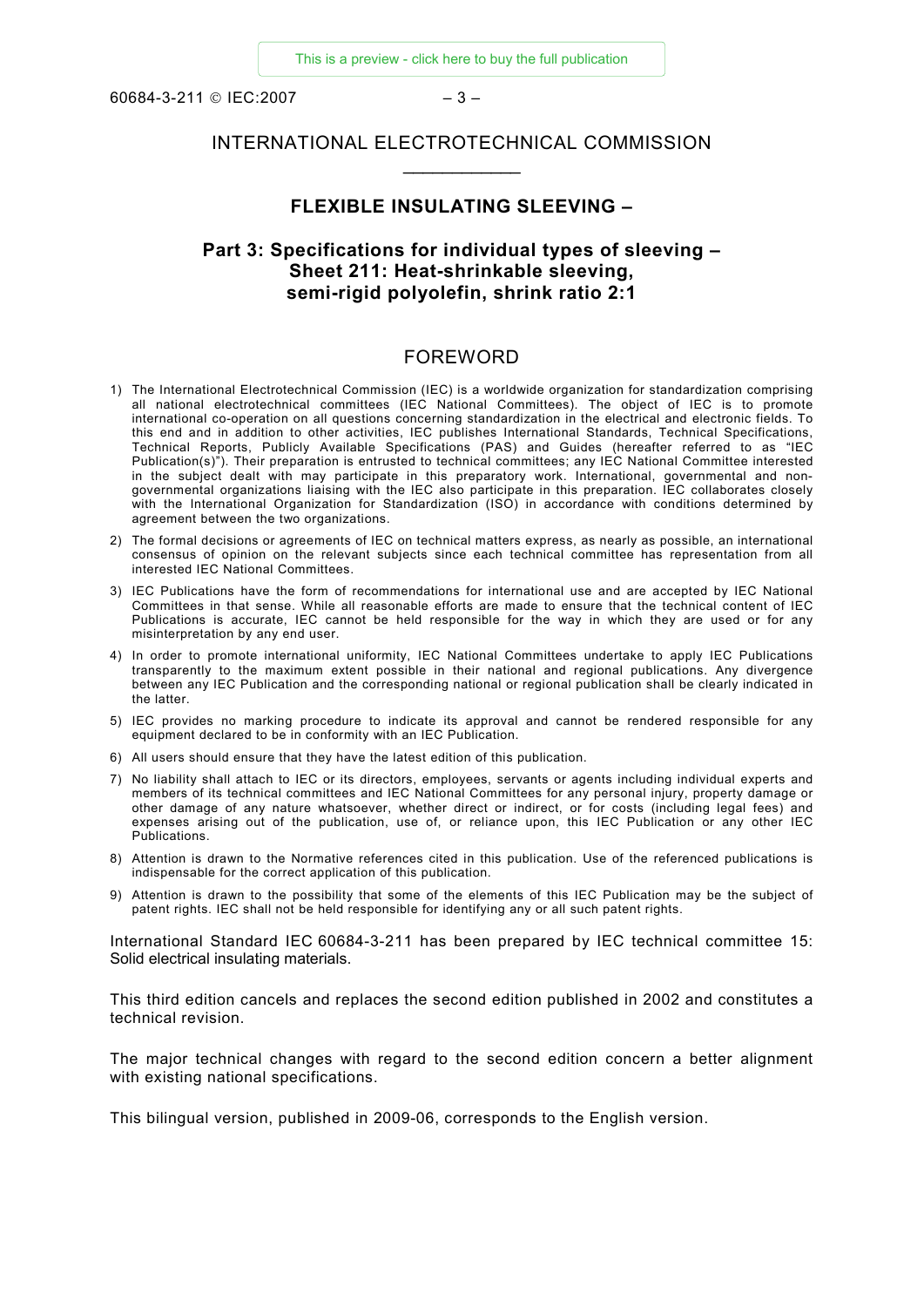– 4 – 60684-3-211 © IEC:2007

The text of this standard is based on the following documents:

| <b>FDIS</b> | Report on voting |
|-------------|------------------|
| 15/357/FDIS | 15/370/RVD       |

Full information on the voting for the approval of this standard can be found in the report on voting indicated in the above table.

The French version of this standard has not been voted upon.

This publication has been drafted in accordance with the ISO/IEC Directives, Part 2.

A list of all parts of the IEC 60684 series, published under the general title *Flexible insulating sleeving,* can be found on the IEC website.

The committee has decided that the contents of this publication will remain unchanged until the maintenance result date indicated on the IEC web site under "http://webstore.iec.ch" in the data related to the specific publication. At this date, the publication will be

- reconfirmed;
- withdrawn;
- replaced by a revised edition, or
- amended.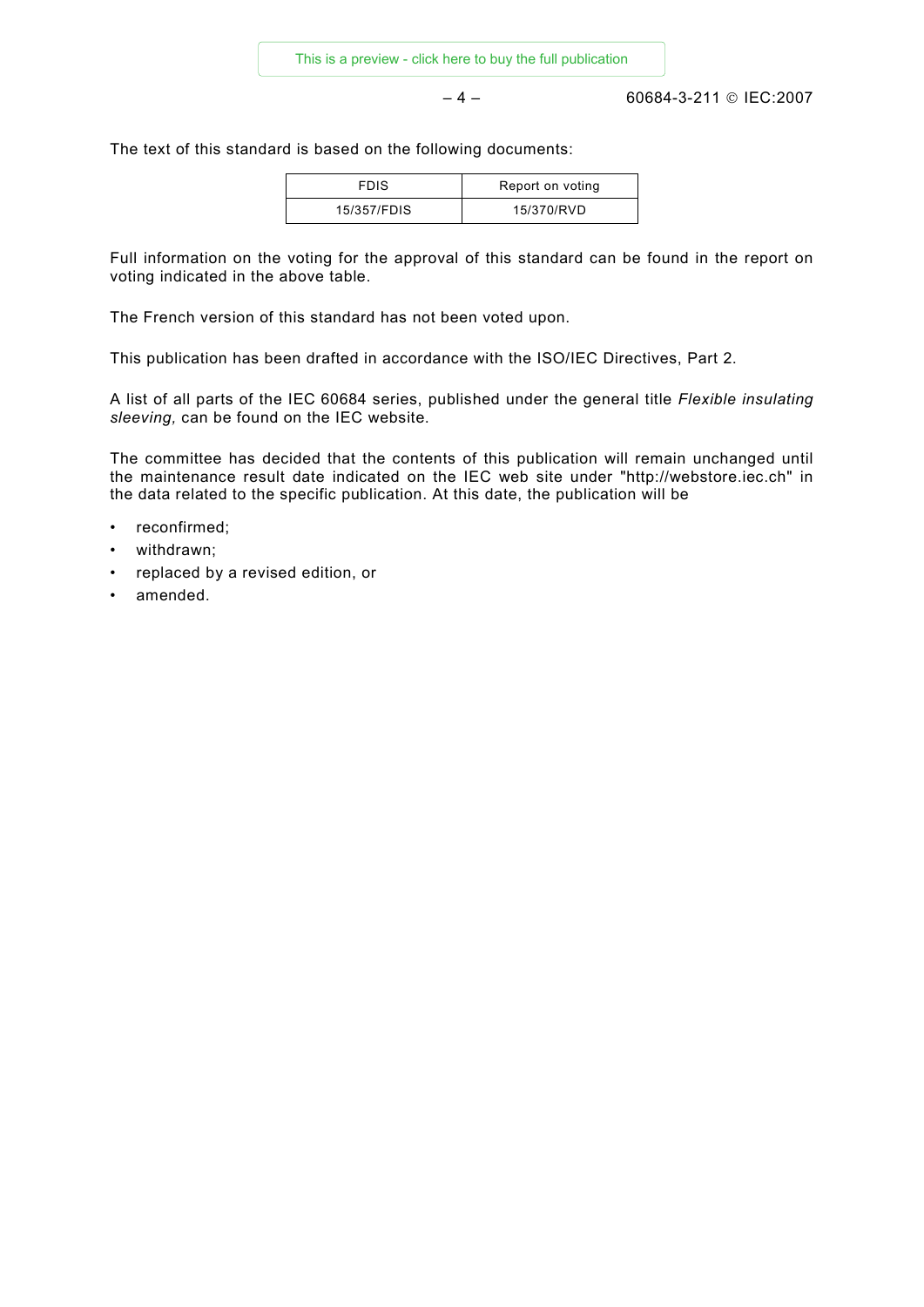<span id="page-4-0"></span>60684-3-211 © IEC:2007 – 5 –

## INTRODUCTION

This International Standard is one of a series which deals with flexible insulating sleeving for electrical purposes.

The series consists of three parts:

Part 1: Definitions and general requirements (IEC 60684-1)

Part 2: Methods of test (IEC 60684-2)

Part 3: Specifications for individual types of sleeving (IEC 60684-3)

This standard comprises one of the sheets of Part 3 as follows:

Sheet 211: Heat-shrinkable sleeving, semi-rigid polyolefin, shrink ratio 2:1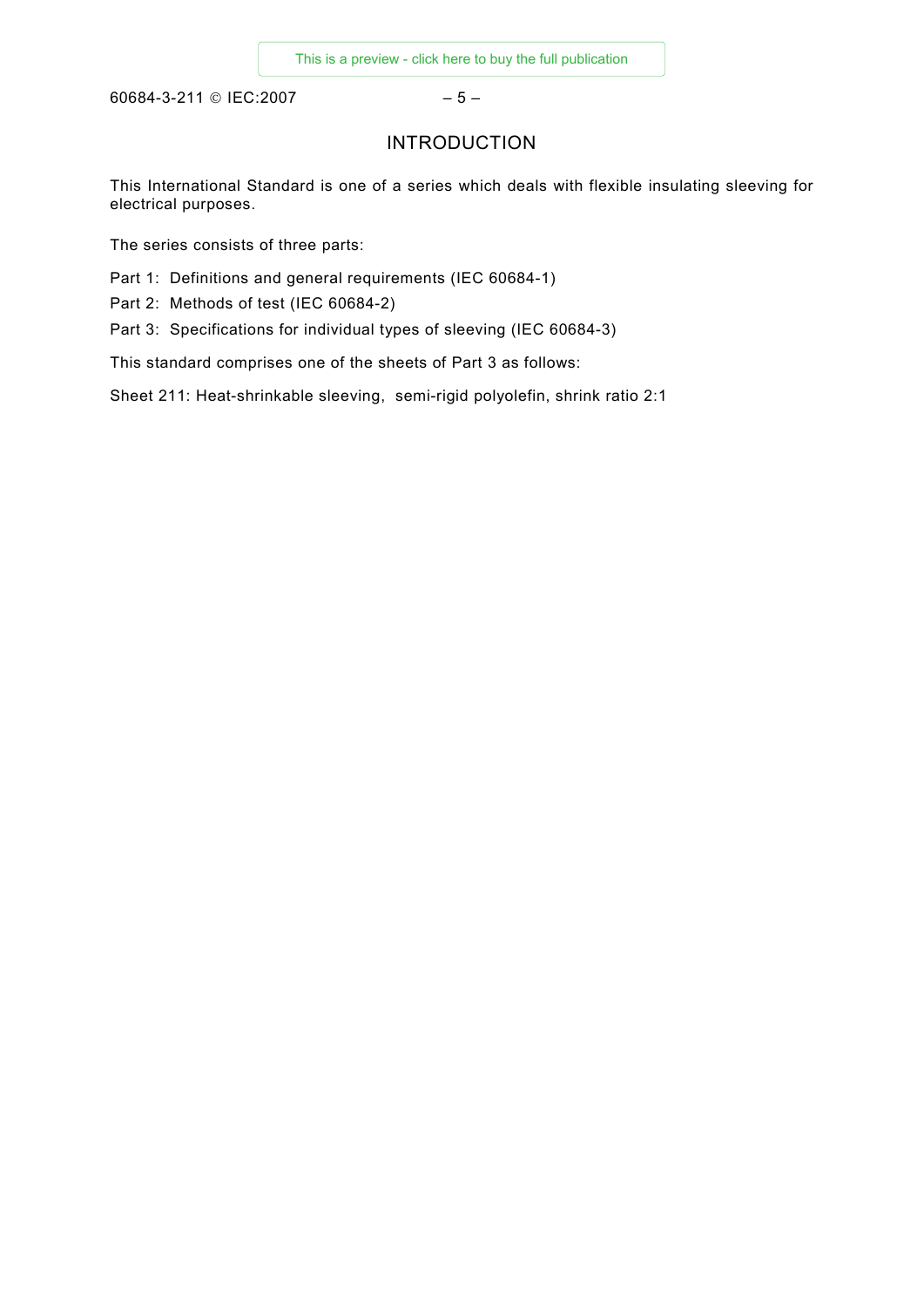$-6 - 6$ 

## **FLEXIBLE INSULATING SLEEVING –**

## <span id="page-5-0"></span>**Part 3: Specifications for individual types of sleeving – Sheet 211: Heat-shrinkable sleeving, semi-rigid polyolefin, shrink ratio 2:1**

## **1 Scope**

This part of IEC 60684 gives the requirements for four types of semi-rigid, heat-shrinkable polyolefin sleeving with a nominal shrink ratio of 2:1 that has been found suitable for temperatures up to 135 °C.

- − Type A: general purpose, flame-retarded, opaque colours;
- − Type B: general purpose, non flame-retarded, translucent;
- − Type C: fluid resistant, flame-retarded, opaque colours;
- − Type D: fluid resistant, non flame-retarded, translucent.

The sleeving is normally available in internal diameter sizes up to 12,7 mm as supplied, in the following colours: black, white, red, yellow, blue and translucent.

Sizes or colours other than those specifically listed in this standard may be available as custom items. The items are considered to comply with this standard if they comply with the property requirements listed in tables 2, 3 and also with the property requirements of Table 4 for types C and D, excluding dimensions.

Materials which conform to this specification meet established levels of performance. However, the selection of a material by a user for a specific application should be based on the actual requirements necessary for adequate performance in that application and not based on this specification alone.

## **2 Normative references**

—————————

The following referenced documents are indispensable for the application of this document. For dated references, only the edition cited applies. For undated references, the latest edition of the referenced document (including any amendments) applies.

IEC 60684-1:2003, *Flexible insulating sleeving* – *Part 1: Definitions and general requirements*

IEC 60684-2:1997, *Flexible insulating sleeving* – *Part 2: Methods of test*[1](#page-5-1)) Amendment 1 (2003) Amendment 2 (2005)

IEC 60757:1983, *Code for designation of colours* 

ISO 1817:2005, *Rubber, vulcanized – Determination of the effect of liquids*

<span id="page-5-1"></span><sup>1)</sup> A consolidated edition 2.1 exists, including IEC 60684-2:1997 and its Amendment 1 (2003).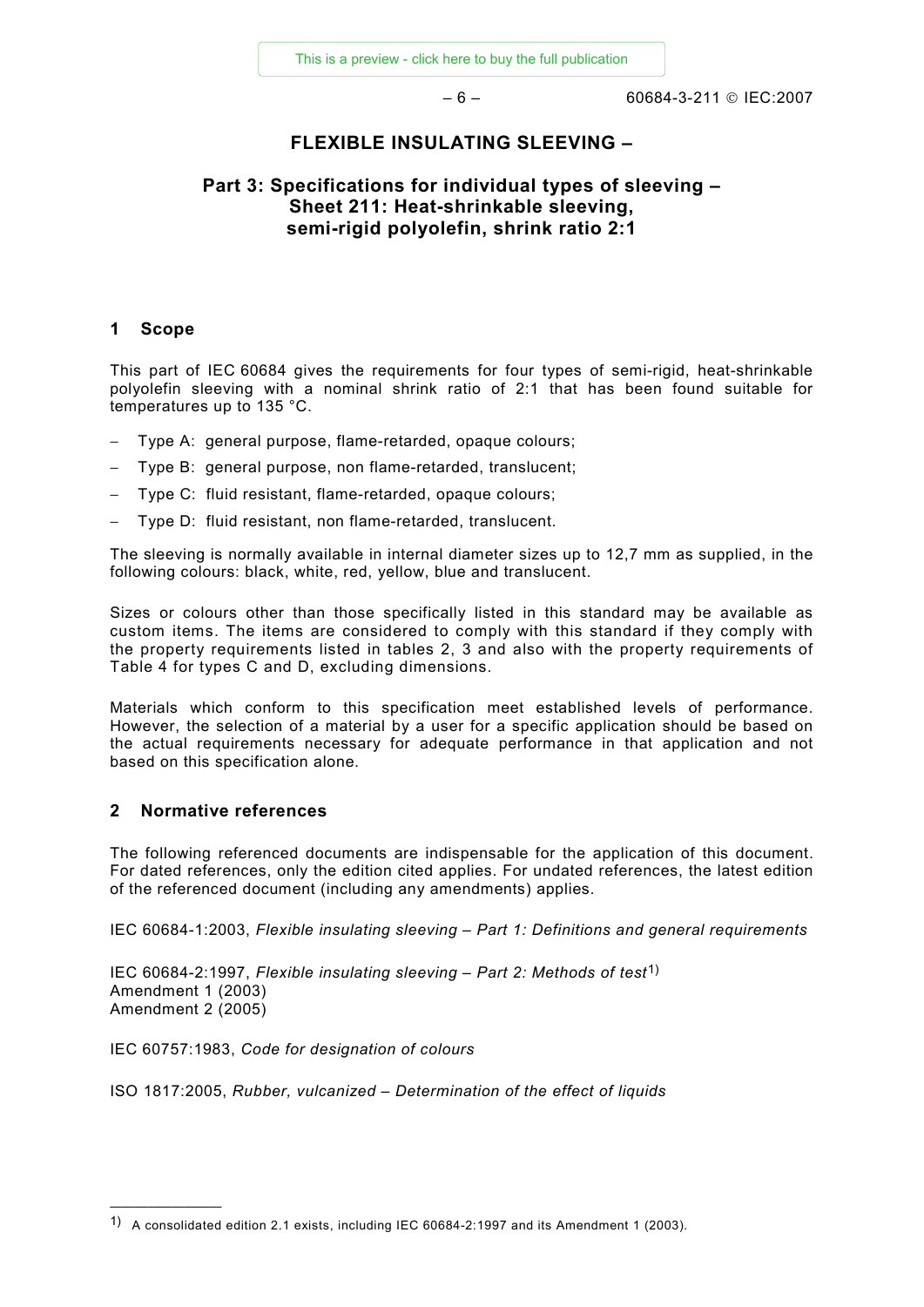$-12-$ 

60684-3-211 © CEI:2007

## SOMMAIRE

| Tableau 4 – Résistances aux fluides pour les types C et $D -$ Exigences relatives aux |  |
|---------------------------------------------------------------------------------------|--|
|                                                                                       |  |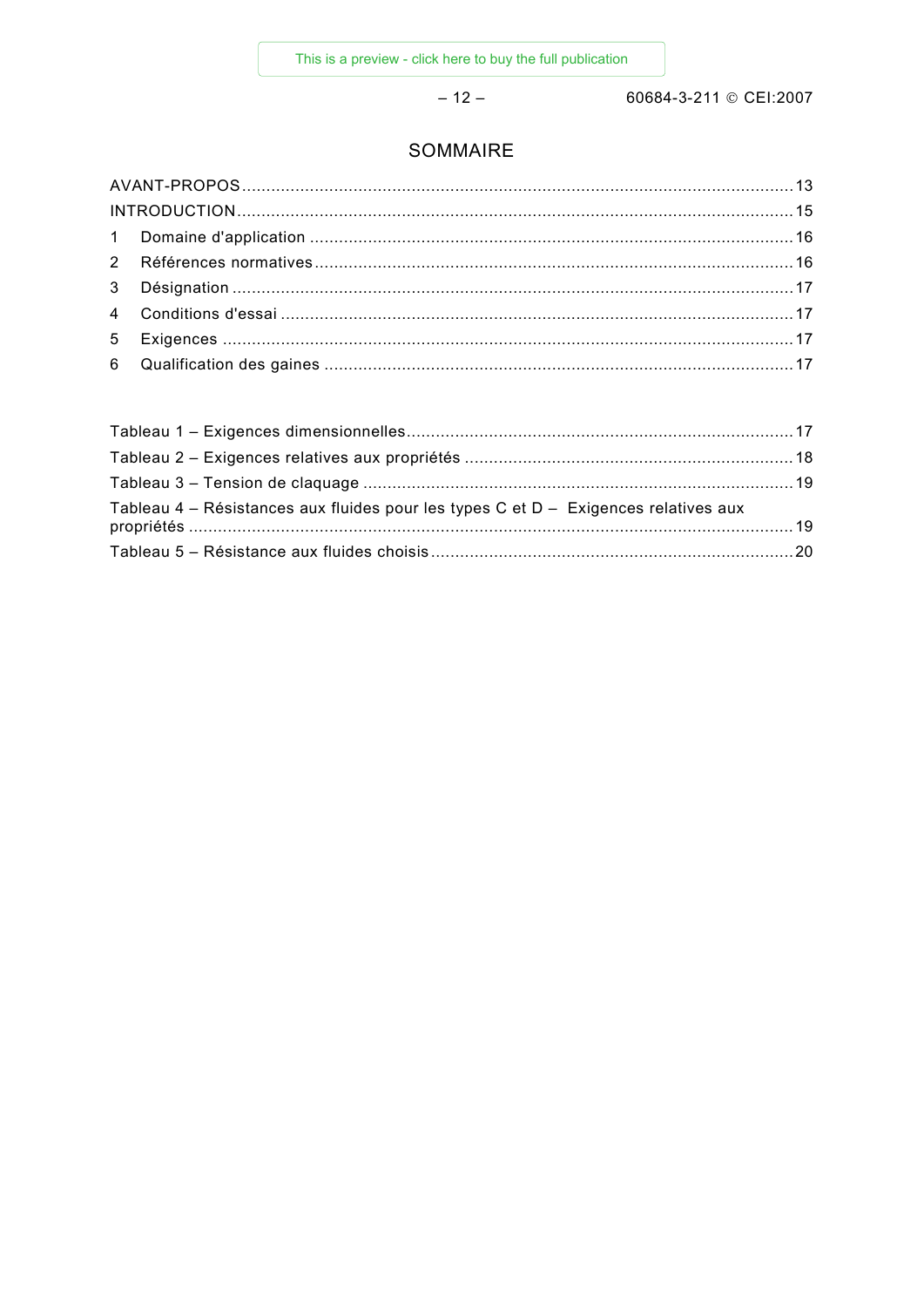<span id="page-7-0"></span>60684-3-211 © CEI:2007 – 13 –

## COMMISSION ÉLECTROTECHNIQUE INTERNATIONALE  $\frac{1}{2}$  ,  $\frac{1}{2}$  ,  $\frac{1}{2}$  ,  $\frac{1}{2}$  ,  $\frac{1}{2}$  ,  $\frac{1}{2}$

#### **GAINES ISOLANTES SOUPLES –**

## **Partie 3: Spécifications pour types particuliers de gaines – Feuille 211: Gaines thermorétractables, en polyoléfine, semi-rigides, à rapport de rétreint 2:1**

### AVANT-PROPOS

- 1) La Commission Electrotechnique Internationale (CEI) est une organisation mondiale de normalisation composée de l'ensemble des comités électrotechniques nationaux (Comités nationaux de la CEI). La CEI a pour objet de favoriser la coopération internationale pour toutes les questions de normalisation dans les domaines de l'électricité et de l'électronique. A cet effet, la CEI – entre autres activités – publie des Normes internationales, des Spécifications techniques, des Rapports techniques, des Spécifications accessibles au public (PAS) et des Guides (ci-après dénommés "Publication(s) de la CEI"). Leur élaboration est confiée à des comités d'études, aux travaux desquels tout Comité national intéressé par le sujet traité peut participer. Les organisations internationales, gouvernementales et non gouvernementales, en liaison avec la CEI, participent également aux travaux. La CEI collabore étroitement avec l'Organisation Internationale de Normalisation (ISO), selon des conditions fixées par accord entre les deux organisations.
- 2) Les décisions ou accords officiels de la CEI concernant les questions techniques représentent, dans la mesure du possible, un accord international sur les sujets étudiés, étant donné que les Comités nationaux de la CEI intéressés sont représentés dans chaque comité d'études.
- 3) Les Publications de la CEI se présentent sous la forme de recommandations internationales et sont agréées comme telles par les Comités nationaux de la CEI. Tous les efforts raisonnables sont entrepris afin que la CEI s'assure de l'exactitude du contenu technique de ses publications; la CEI ne peut pas être tenue responsable de l'éventuelle mauvaise utilisation ou interprétation qui en est faite par un quelconque utilisateur final.
- 4) Dans le but d'encourager l'uniformité internationale, les Comités nationaux de la CEI s'engagent, dans toute la mesure possible, à appliquer de façon transparente les Publications de la CEI dans leurs publications nationales et régionales. Toutes divergences entre toutes Publications de la CEI et toutes publications nationales ou régionales correspondantes doivent être indiquées en termes clairs dans ces dernières.
- 5) La CEI n'a prévu aucune procédure de marquage valant indication d'approbation et n'engage pas sa responsabilité pour les équipements déclarés conformes à une de ses Publications.
- 6) Tous les utilisateurs doivent s'assurer qu'ils sont en possession de la dernière édition de cette publication.
- 7) Aucune responsabilité ne doit être imputée à la CEI, à ses administrateurs, employés, auxiliaires ou mandataires, y compris ses experts particuliers et les membres de ses comités d'études et des Comités nationaux de la CEI, pour tout préjudice causé en cas de dommages corporels et matériels, ou de tout autre dommage de quelque nature que ce soit, directe ou indirecte, ou pour supporter les coûts (y compris les frais de justice) et les dépenses découlant de la publication ou de l'utilisation de cette Publication de la CEI ou de toute autre Publication de la CEI, ou au crédit qui lui est accordé.
- 8) L'attention est attirée sur les références normatives citées dans cette publication. L'utilisation de publications référencées est obligatoire pour une application correcte de la présente publication.
- 9) L'attention est attirée sur le fait que certains des éléments de la présente Publication de la CEI peuvent faire l'objet de droits de propriété intellectuelle ou de droits analogues. La CEI ne saurait être tenue pour responsable de ne pas avoir identifié de tels droits de propriété et de ne pas avoir signalé leur existence.

La Norme internationale CEI 60684-3-211 a été établie par le comité d'études 15 de la CEI: Matériaux isolants électriques solides.

Cette troisième édition annule et remplace la deuxième édition parue en 2002, dont elle constitue une révision technique.

Les principales modifications techniques par rapport à la deuxième édition concernent la mise en conformité avec les spécifications nationales existantes.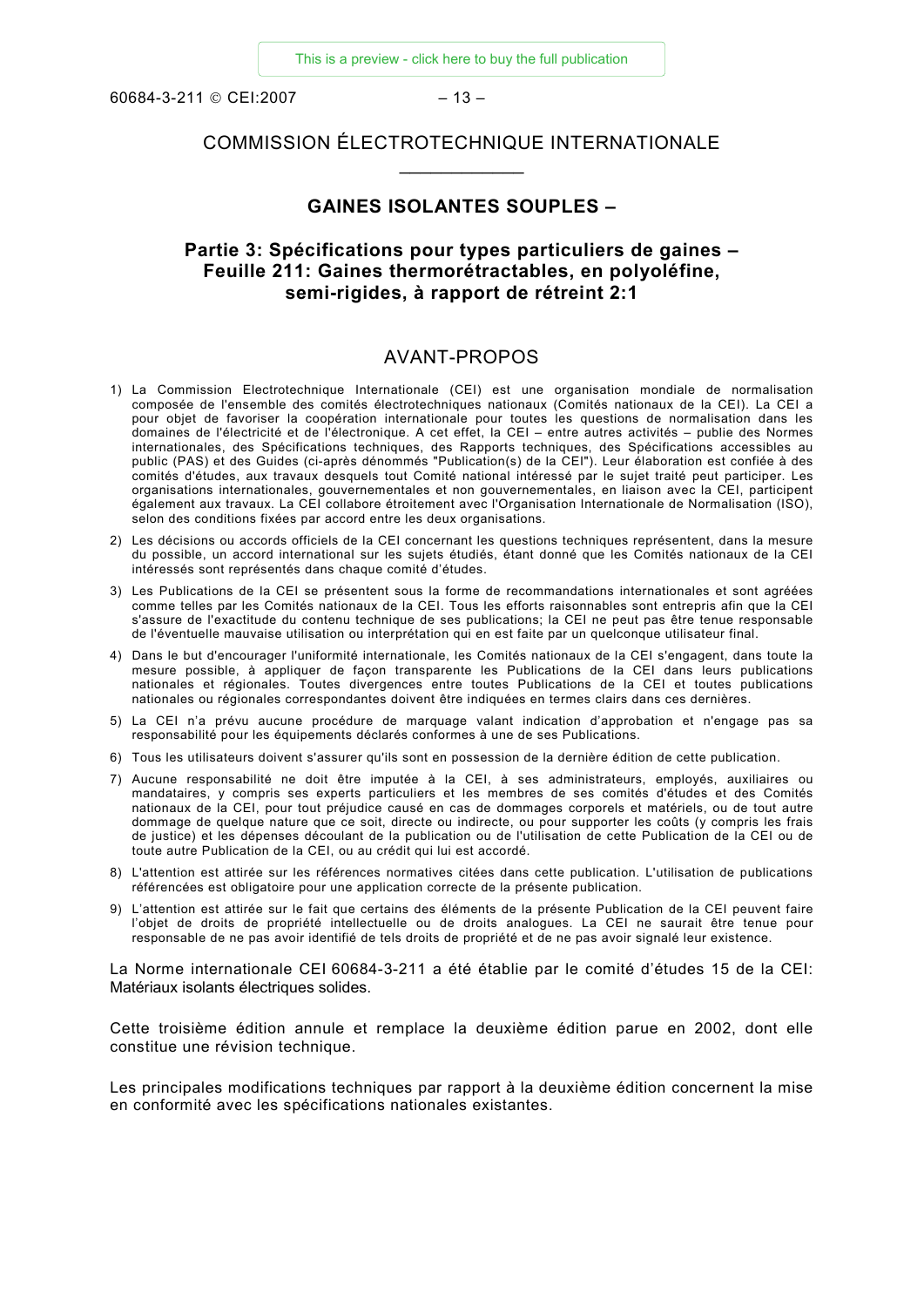– 14 – 60684-3-211 © CEI:2007

La présente version bilingue, publiée en 2009-06, correspond à la version anglaise.

Le texte anglais de cette norme est issu des documents 15/357/FDIS et 15/370/RVD.

Le rapport de vote 15/370/RVD donne toute information sur le vote ayant abouti à l'approbation de cette norme.

La version française de cette norme n'a pas été soumise au vote.

Cette publication a été rédigée selon les Directives ISO/CEI, Partie 2.

Une liste de toutes les parties de la série CEI 60684, publiée sous le titre général *Gaines isolantes souples*, est disponible sur le site web de la CEI.

Le comité a décidé que le contenu de cette publication ne sera pas modifié avant la date de maintenance indiquée sur le site web de la CEI sous "http://webstore.iec.ch" dans les données relatives à la publication recherchée. A cette date, la publication sera

- reconduite;
- supprimée;
- remplacée par une édition révisée, ou
- amendée.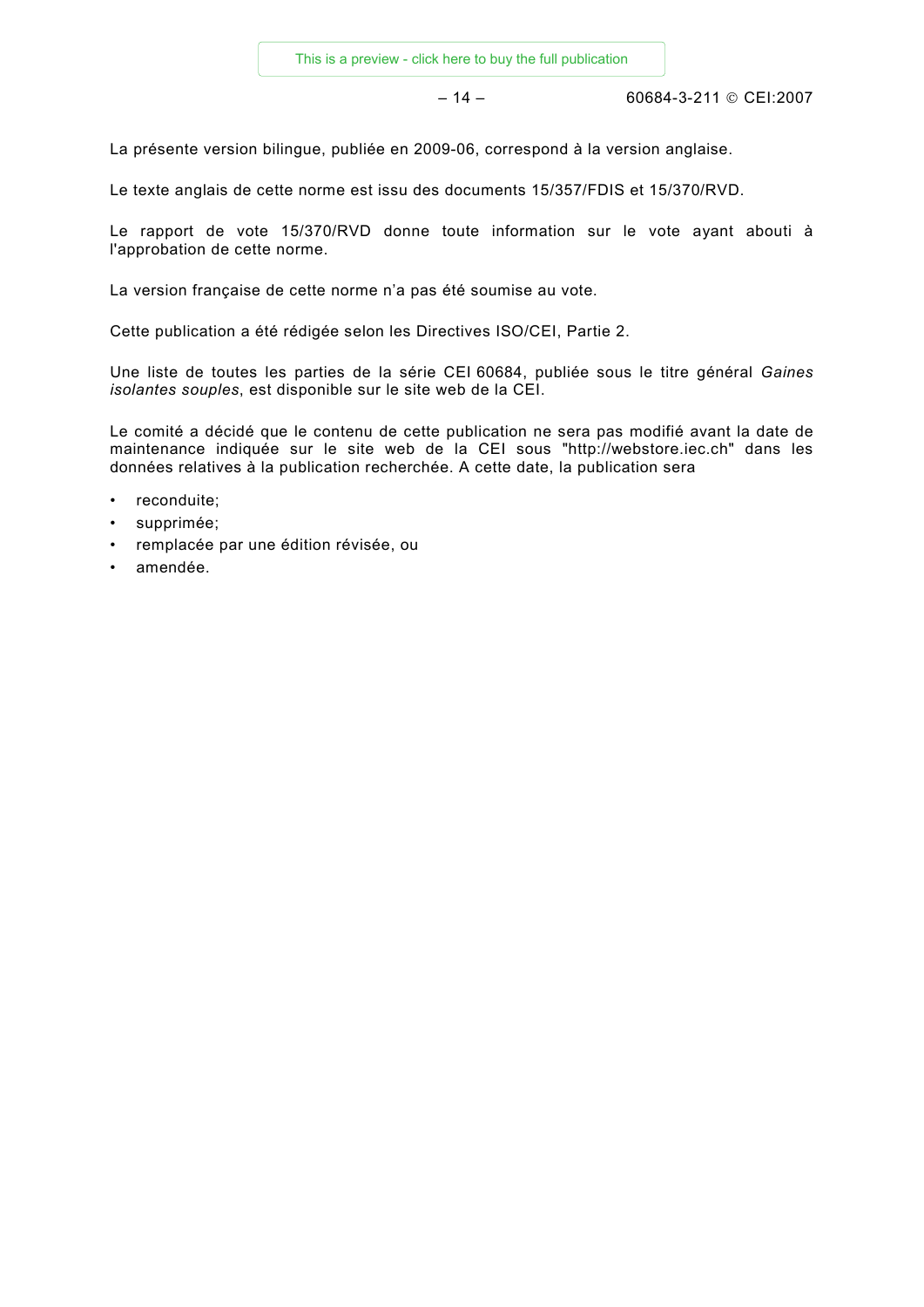<span id="page-9-0"></span>60684-3-211 © CEI:2007 - 15 -

## INTRODUCTION

La présente Norme internationale fait partie d'une série traitant des gaines isolantes souples à usages électriques.

Cette série est constituée de trois parties:

Partie 1: Définitions et exigences générales (CEI 60684-1)

Partie 2: Méthodes d'essai (CEI 60684-2)

Partie 3: Spécifications pour types particuliers de gaines (CEI 60684-3).

Cette norme comprend une des feuilles de la partie 3, comme suit:

Feuille 211: Gaines thermorétractables, en polyoléfine, semi-rigides, à rapport de rétreint 2:1